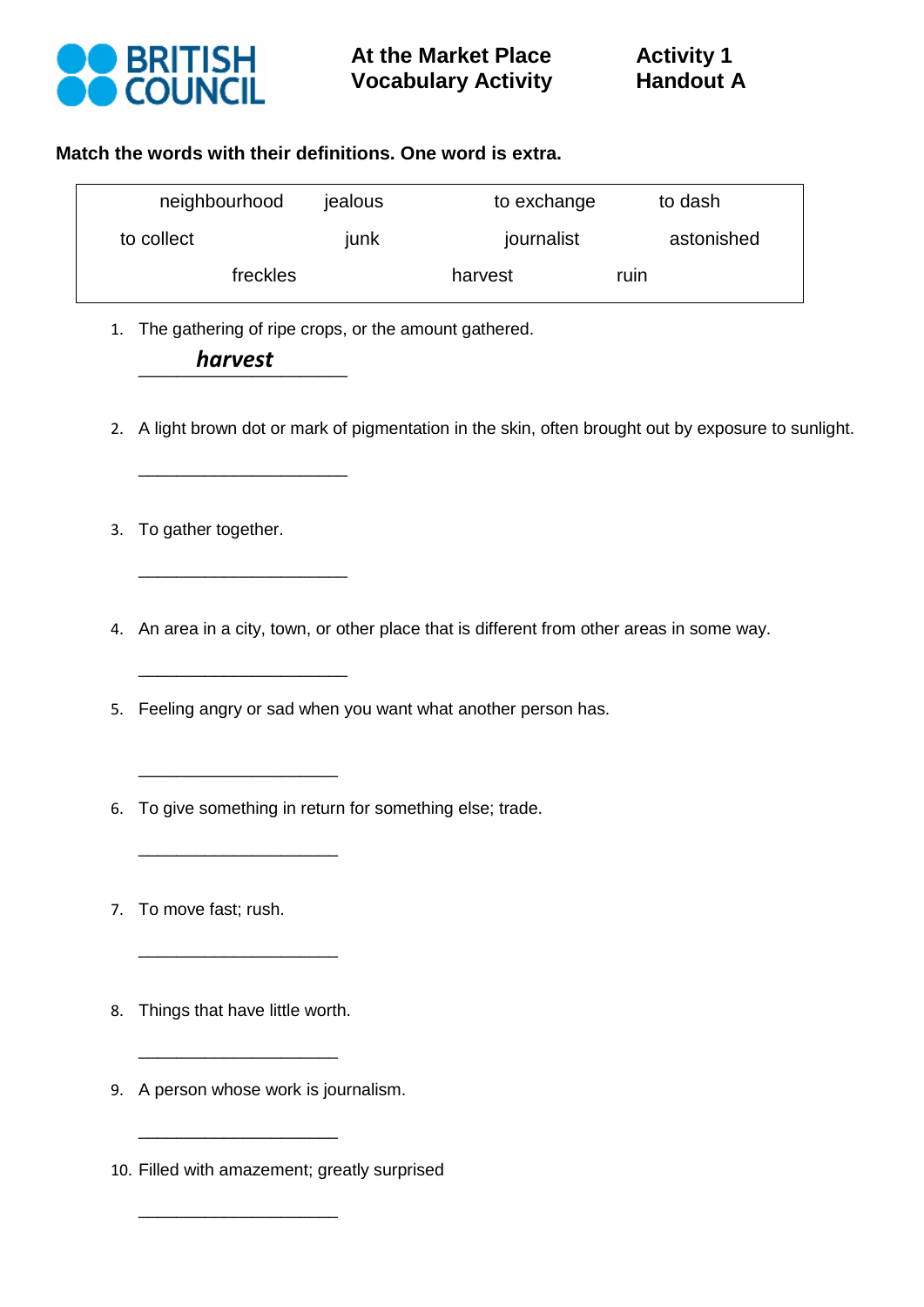

Jumble **Answer**  $1$  | peok <sup>2</sup> srcap <sup>3</sup> arde <sup>4</sup> drwrea <sup>5</sup> sahntc 6 **taseyw** <sup>7</sup> shlub 8 | oinsglg <sup>9</sup> eiwhrps 10 dprshhee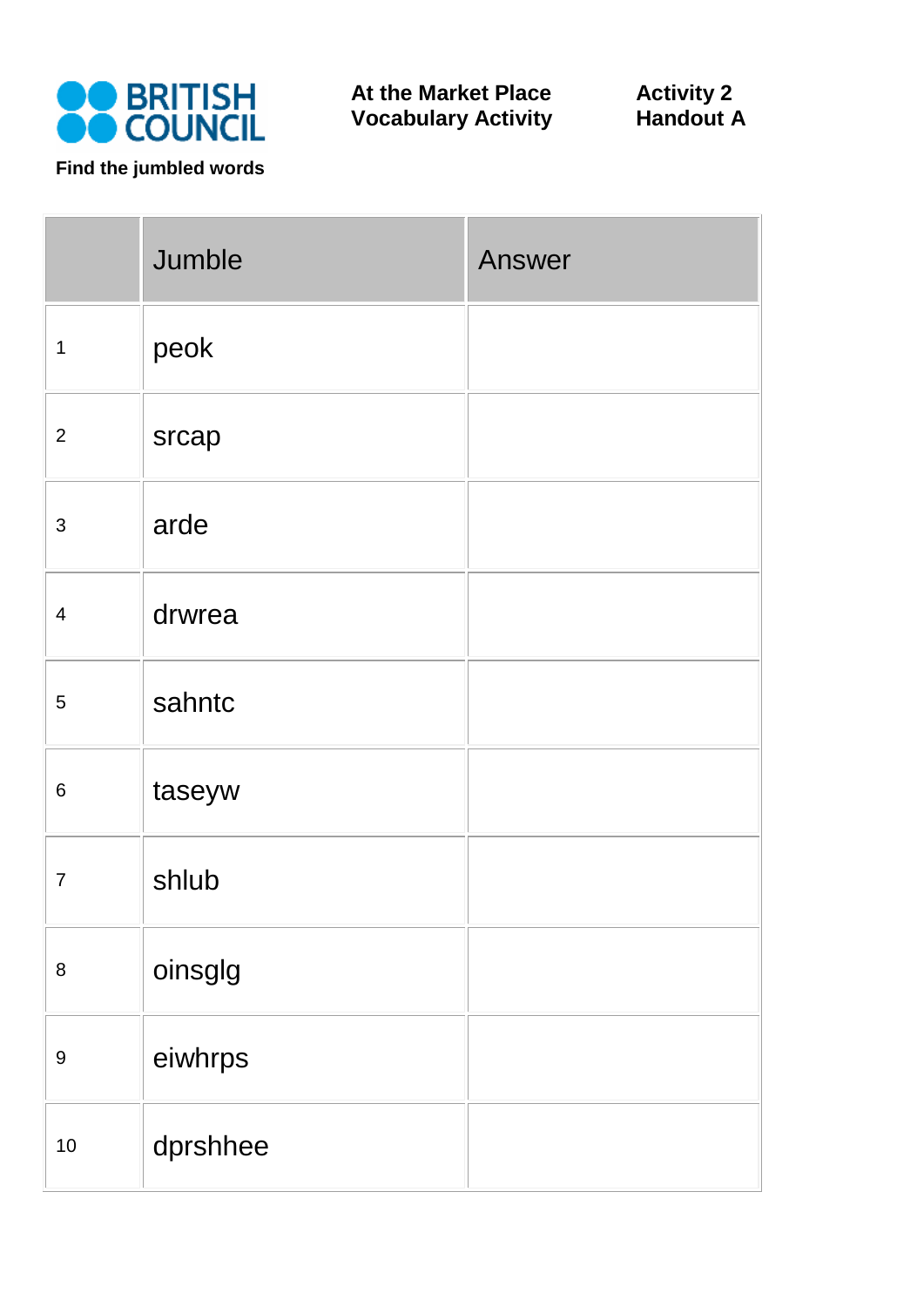

**Find the missing letters for these words. Then find them in the story and underline them.** 

| 1. wh <b>□sp</b> □r                | 11.b□nd d□wn          |  |  |  |  |
|------------------------------------|-----------------------|--|--|--|--|
| 2. $r_{\square \square}n$          | 12. m⊡rk⊟t pl⊟c⊟      |  |  |  |  |
| 3. nooghboorhood                   | 13. d <b>⊓sh</b>      |  |  |  |  |
| 4. jooloos                         | 14. <b>□xch</b> □ng□  |  |  |  |  |
| 5. $scr$                           | 15. joornolost        |  |  |  |  |
| 6. $r_$ werd                       | 16. g <b>⊟sl</b> ⊟ng  |  |  |  |  |
| 7. bl⊓sh                           | 17. bl⊟⊟d f⊟⊟d        |  |  |  |  |
| 18. horvost<br>8.sh <b>□ph</b> □rd |                       |  |  |  |  |
| 9. m <b>□k</b> □-□p                | 19. p <b>ok</b> o     |  |  |  |  |
| 10. scr⊡p d <b>⊡</b> ⊟l⊟r          | 20. d $\Box$ r $\Box$ |  |  |  |  |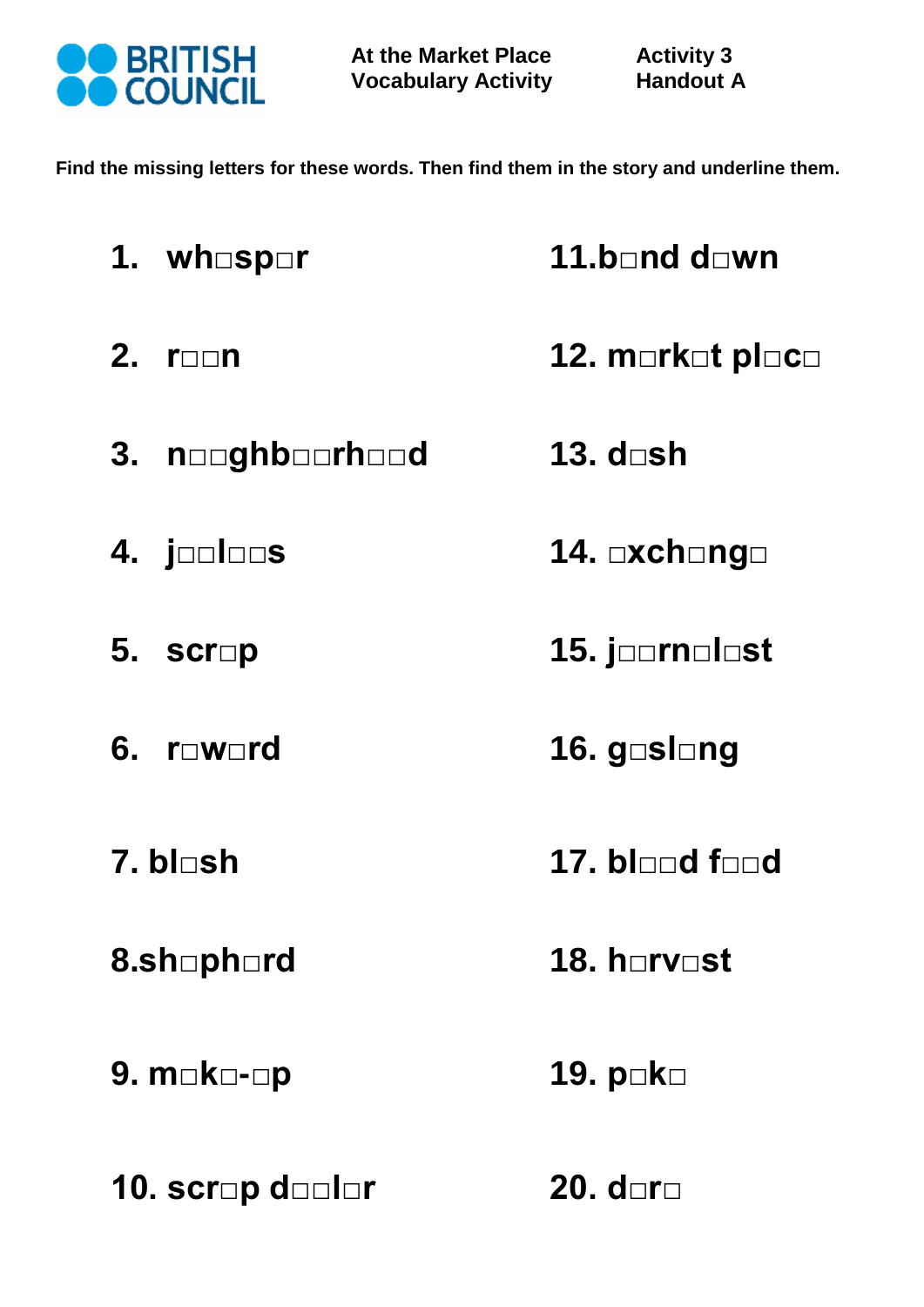

# **Read the definitions and find the missing letters of the words.**

|    | 1. I went to the ______________ to buy some fruits.                             |   |   |  |   |   |                                                                                  |   |           |  |   |  |
|----|---------------------------------------------------------------------------------|---|---|--|---|---|----------------------------------------------------------------------------------|---|-----------|--|---|--|
|    |                                                                                 | A |   |  |   |   | P                                                                                |   |           |  |   |  |
| 2. |                                                                                 |   |   |  |   |   | I will give a ___________ of 2.000 liras to the person who finds my missing dog. |   |           |  |   |  |
|    |                                                                                 |   |   |  |   |   |                                                                                  |   |           |  |   |  |
|    | R                                                                               |   |   |  |   | D |                                                                                  |   |           |  |   |  |
| 3. | She is working as a _________________________ for our local newspaper.          |   |   |  |   |   |                                                                                  |   |           |  |   |  |
|    |                                                                                 | O |   |  | N |   |                                                                                  |   | ${\bf S}$ |  |   |  |
|    | 4. He _______________ my bag from my hands and ran away.                        |   |   |  |   |   |                                                                                  |   |           |  |   |  |
|    | ${\bf S}$                                                                       |   |   |  |   |   | Е                                                                                | D |           |  |   |  |
|    |                                                                                 |   |   |  |   |   |                                                                                  |   |           |  |   |  |
| 5. |                                                                                 |   |   |  |   |   | He asked me to _______________ because the baby was sleeping.                    |   |           |  |   |  |
|    |                                                                                 | н |   |  |   |   | R                                                                                |   |           |  |   |  |
|    | 6. I am ________________________ for taking the rubbish out.                    |   |   |  |   |   |                                                                                  |   |           |  |   |  |
|    |                                                                                 | Е |   |  |   |   | S                                                                                |   |           |  | Е |  |
| 7. |                                                                                 |   |   |  |   |   | She likes wearing ________ every day before she leaves her house.                |   |           |  |   |  |
|    | M                                                                               |   |   |  |   | P |                                                                                  |   |           |  |   |  |
| 8. | His family didn't have any money so he had to ______________________ of school. |   |   |  |   |   |                                                                                  |   |           |  |   |  |
|    |                                                                                 | Ο |   |  | O |   | Т                                                                                |   |           |  |   |  |
| 9. | His was _________________________ to see his father after 20 years.             |   |   |  |   |   |                                                                                  |   |           |  |   |  |
|    |                                                                                 | S | Τ |  |   |   | $\mathbf s$                                                                      |   |           |  |   |  |
|    | 10. This year's ___________ of wheat was very good.                             |   |   |  |   |   |                                                                                  |   |           |  |   |  |
|    |                                                                                 |   |   |  |   |   |                                                                                  |   |           |  |   |  |
|    |                                                                                 | A |   |  |   |   | Т                                                                                |   |           |  |   |  |